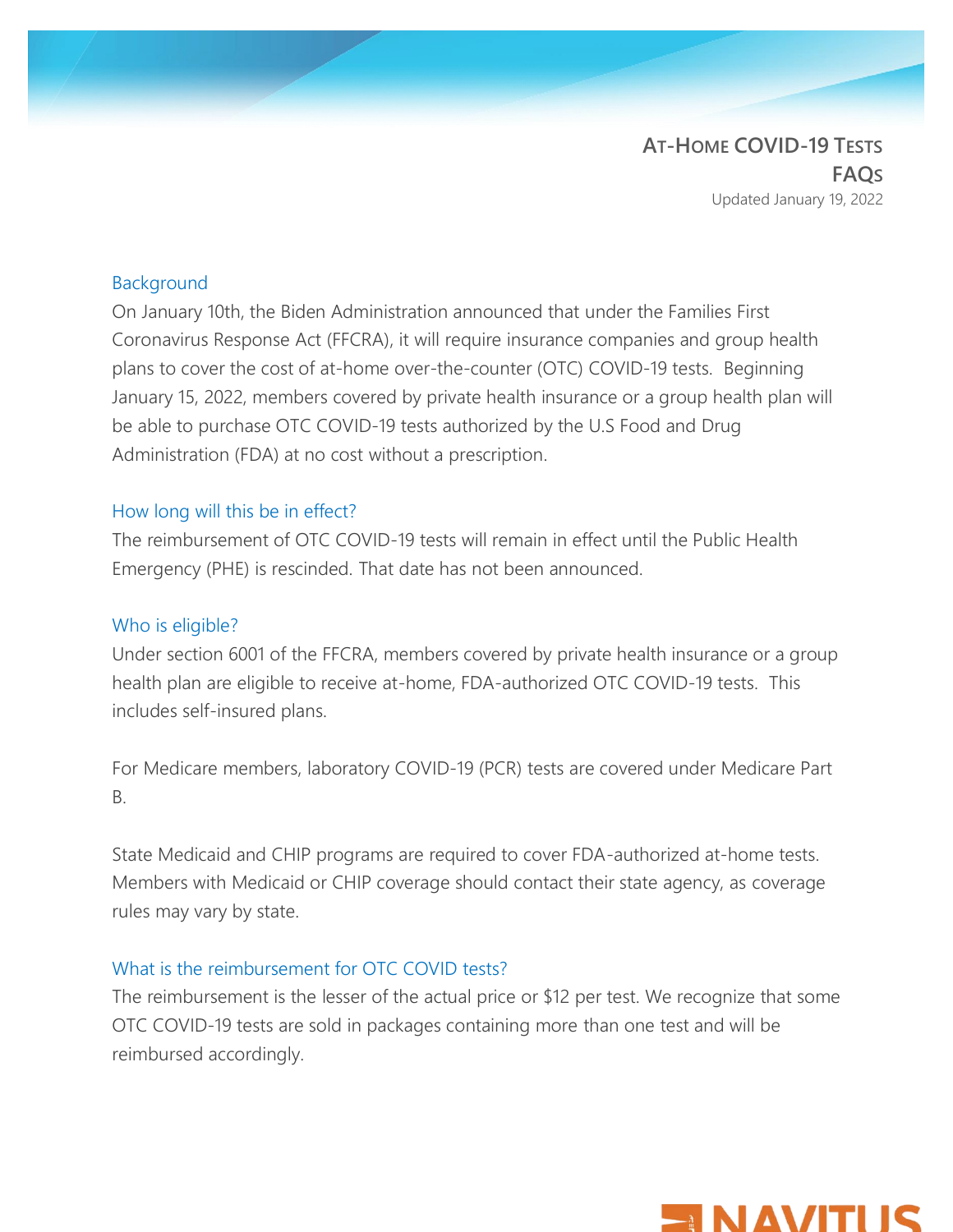## How is Navitus processing claims for OTC COVID-19 tests?

Navitus is processing pharmacy claims for FDA-authorized OTC COVID-19 antigen tests. At Navitus' network of 58,000+ pharmacies, these claims will be adjudicated at the point of sale.

We highly recommend that members get OTC COVID-19 test kits at the pharmacy counter to ensure that the kits are processed properly and that members have no out-of-pocket costs at the point of sale. However, we will also be accepting all Direct Member Reimbursement (DMR) claims, including those from non-network pharmacies and nonpharmacy locations, using the reimbursement rate outlined above.

If a member does pay out of pocket, they should submit a COVID-19 OTC Test Claim Form that is available for download at [www.navitus.com/members.](http://www.navitus.com/members)

To view Navitus' list of network pharmacies, click here: [www.navitus.com/Navitus.Web/media/pdf/Navitus-Pharmacy-Network-Listing-National](http://www.navitus.com/Navitus.Web/media/pdf/Navitus-Pharmacy-Network-Listing-National-and-Chains.pdf)[and-Chains.pdf](http://www.navitus.com/Navitus.Web/media/pdf/Navitus-Pharmacy-Network-Listing-National-and-Chains.pdf)

## What qualifies as a network pharmacy?

Our goal is to minimize any disruption in your members' ability to get a COVID-19 test. For those plans using a narrow network, members can get OTC COVID-19 test kits at any Navitus-contracted pharmacy.

## How many OTC COVID-19 tests will be covered?

There is a quantity limit of eight OTC COVID-19 tests per covered individual every 30 days for test kits obtained without a health care provider's involvement or prescription. However, this quantity limit does not apply to test kits ordered by a health care provider.

Keep in mind that when supplies are limited, pharmacies and retailers may place their own quantity limits on the purchase of tests.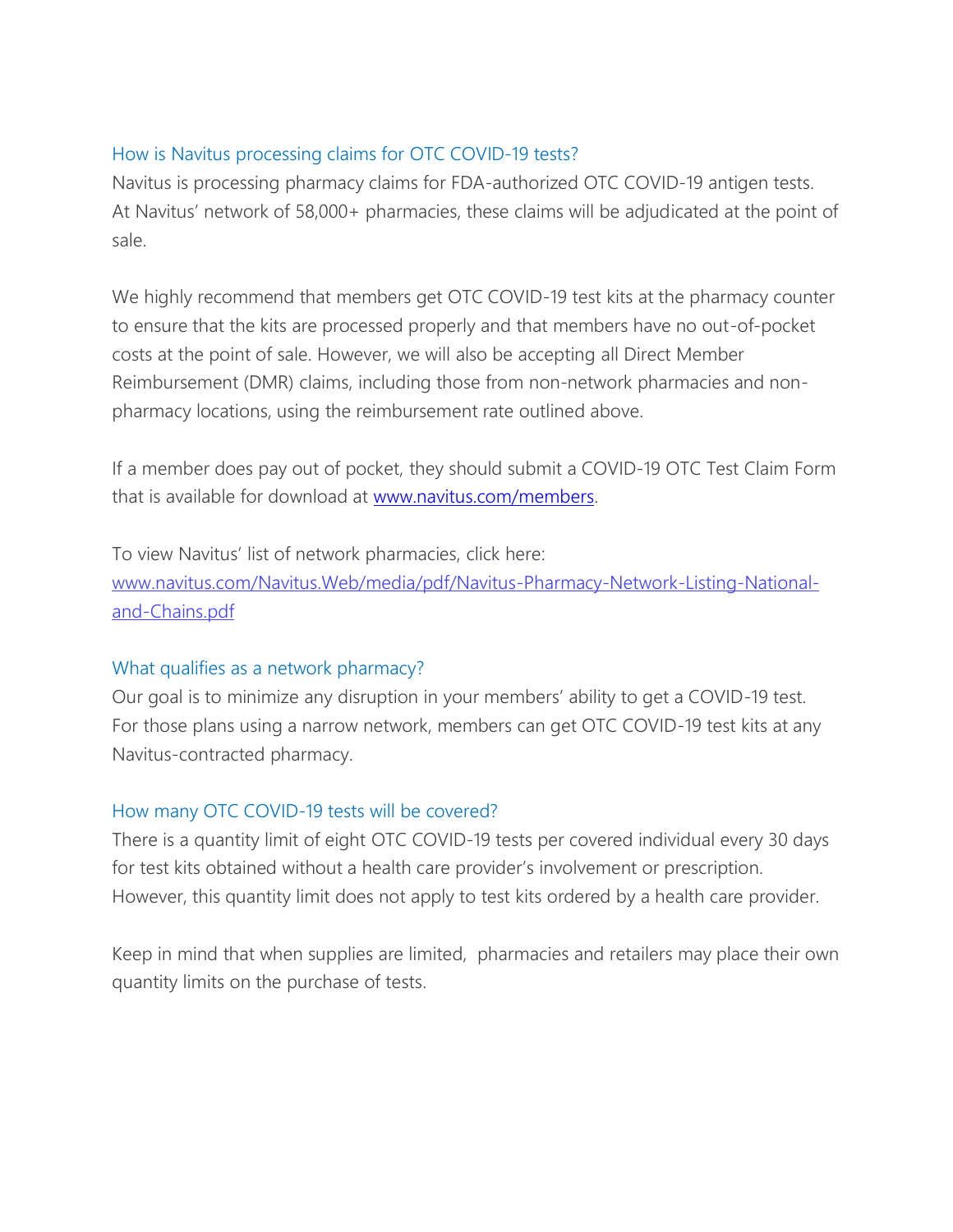# Is a prescription required to get a COVID-19 test?

No. However, if a member is looking to be reimbursed from more than eight tests in a rolling 30-day period, then a prescription will be needed. If a physician prescribes more tests, the process will be as follows:

- Initially these claims will reject for Quantity Limit (QL)
- The pharmacy will need to call and member services will ask if there's a script from the provider.
- If so, member services will enter an override to allow the claim to pay.

## Is Navitus requiring an attestation for diagnosis?

No. We are not requiring an attestation for diagnosis for members to submit a DMR. This is consistent with the process at the pharmacy where no attestation is required for direct claim adjudication.

The Department of Labor (DOL) has stated that "fraud and abuse programs that require an individual to submit multiple documents or involve numerous steps that unduly delay a participant's, beneficiary's, or enrollee's access to, or reimbursement for, OTC COVID-19 tests are not reasonable."

We will be monitoring retrospectively for any concerns related to fraud or abuse and address those as needed rather than burdening individuals who are genuinely seeking tests and reimbursement. This is in line with other efforts Navitus has used to monitor fraud and abuse related to other COVID related services.

## Can members use the member portal to submit DMR claims?

No. Members cannot submit DMR claims through the portal at this time.

## Can plans opt-in or opt-out of covering OTC COVID-19 tests?

Under section 6001 of the FFCRA, plans are required to cover COVD-19 tests that have been authorized, cleared, or approved by the FDA without imposing any cost-sharing requirements, prior authorizations, or other medical management requirements.

Navitus will provide the option to opt-out of direct coverage for OTC COVID-19 tests, provided that it is being covered under the plan medical benefit. However, plans cannot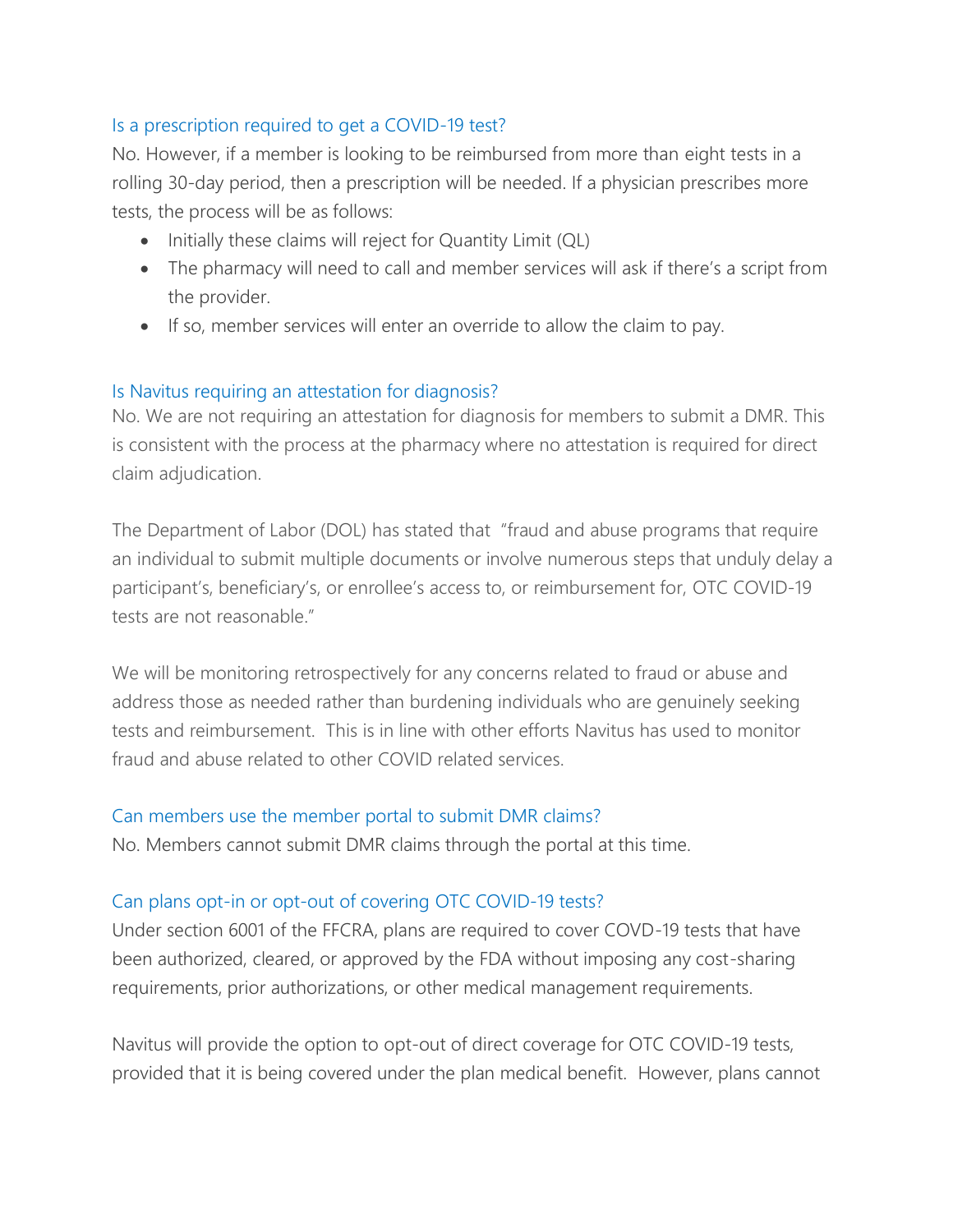opt-out of the DMR only. They must either opt completely in or out. For plans that want to opt-out of coverage, please contact your account manager.

### Can members order COVID-19 tests through their mail order provider?

At this time, neither Costco nor Kroger are offering tests via their mail order service. For those clients using Birdi or ServeYou as their mail order provider, they will have tests available by mail order but, like other distributors, they are likely to have a limited supply.

#### Can members order COVID-19 tests directly through Navitus?

No. Navitus does not have any Direct to Consumer programs to supply test kits.

#### How will Navitus monitor Fraud, Waste and Abuse (FWA)?

Navitus has a robust Special Investigations Unit (SIU) that has been monitoring COVID-19 FWA since the outbreak of the pandemic. We will be evaluating DMR and pharmacy submitted claims to monitor for any instances of overutilization/excess coverage by members.

#### Can members use their FSA/HSA card to purchase COVID-19 tests?

If a member is planning to seek reimbursement via DMR from their prescription benefit, then they cannot use their FSA/HSA card to purchase these tests.

#### What OTC COVID-19 tests qualify?

In order to qualify, OTC COVID-19 tests must be FDA-authorized. Examples include, but are not limited to:

- BinaxNOW COVID-19 Antigen Self Test
- CareStart COVID-19 Antigen Home Test
- Ellume COVID-19 Home Test
- Flowflex COVID-19 Antigen Home Test
- iHealth COVID-19 Antigen Rapid Test
- InteliSwab COVID-19 Rapid Test
- QuickVue At-Home OTC COVID-19 Test